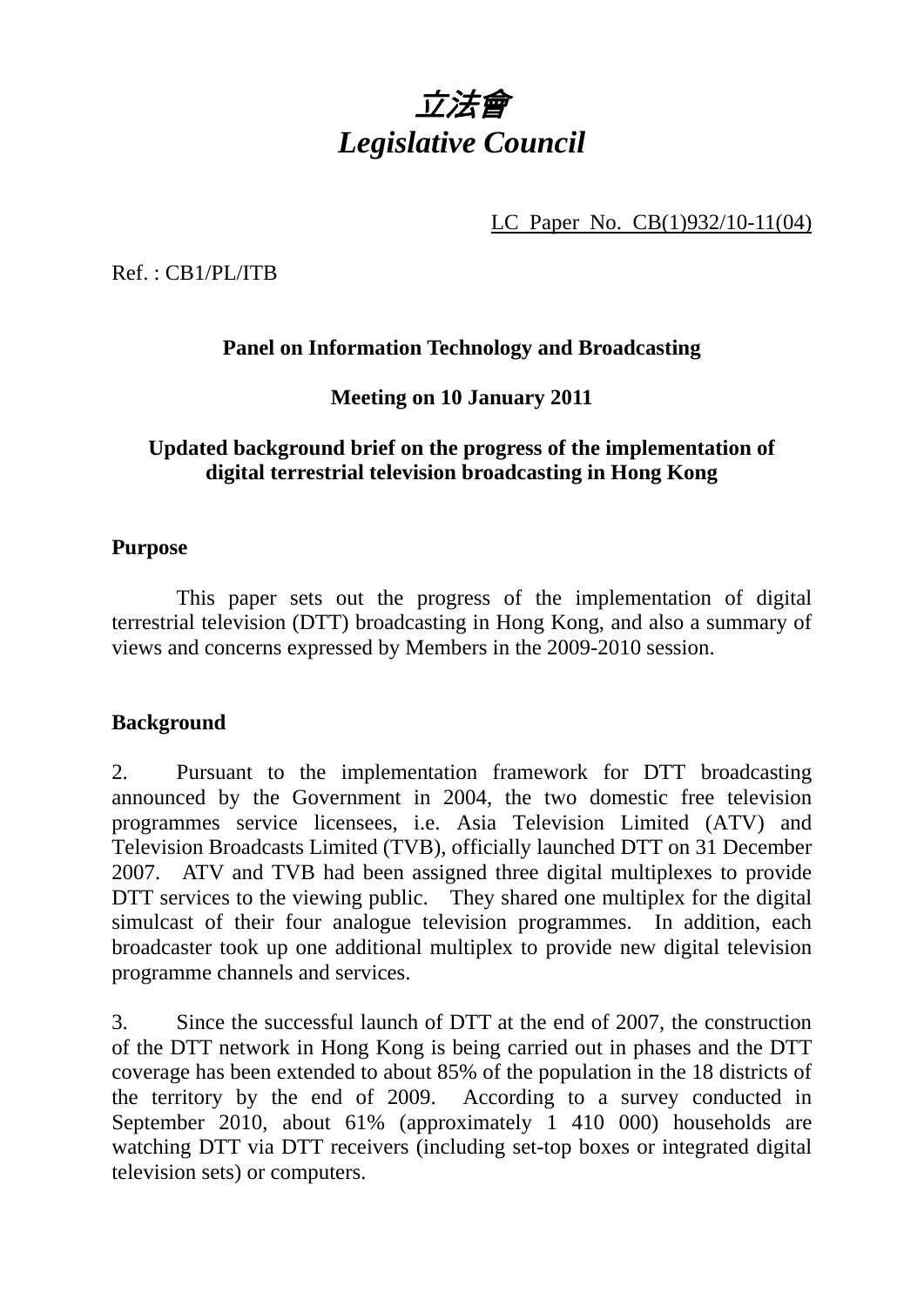#### **Previous discussions**

4. The Panel on Information Technology and Broadcasting (the Panel) received regular reports from the Administration on the latest progress of the implementation of DTT and network rollout since 2007. Panel members in general supported the implementation of DTT broadcasting which had brought major benefits in enhancing efficiency in utilizing radio spectrum, resolved some reception problems, and offered opportunities of new services.

5. At the Panel meeting on 14 December 2009, members noted that five new fill-in stations had been launched to further extend the digital coverage of the population. The completion of 17 more fill-in stations between 2010 to 2011 would bring the ultimate DTT coverage on par with that of the existing analogue coverage (i.e. more than 99% of the population). Some Panel members were concerned whether there would still be places that could not receive DTT signals after the completion of the additional 17 fill-in stations. The Administration advised that due to the hilly terrain of the territory, certain places, especially areas with less population, might suffer unsatisfactory DTT reception. The Administration would closely monitor the situation and liaise closely with the two free television programme service licensees to study how best to maximize the DTT coverage and improve television reception.

6. Some Panel members expressed concern that the quality and variety of the television programmes provided by ATV were far from satisfactory. They considered that ATV had under-performed in respect of its digital high-definition television (HDTV) programmes commitment, and they questioned ATV's capability in fulfilling the licence requirement of providing quality service and alternative programme choices for the viewing public. These members urged the Administration to explore measures to bring in competition to increase programme choices for Hong Kong viewers.

7. According to the Administration, both ATV and TVB were in the process of reviewing the roll out of their DTT channels with a view to introducing a greater variety of television programmes (both standard definition television and HDTV) originated from Hong Kong, the Mainland and Taiwan as well as increasing the total digital television broadcast time. So far, the provision of DTT services was in line with their commitment and in time with the overall roll-out plan.

8. Hon KAM Nai-wai raised a question at the Council meeting on 20 January 2010 regarding DTT broadcasting, in particular the timing of the analogue switch-off. According to the Administration, it is still the Government's plan to cease analogue broadcasting by the end of 2012. However, the Government will take into account the future market situation,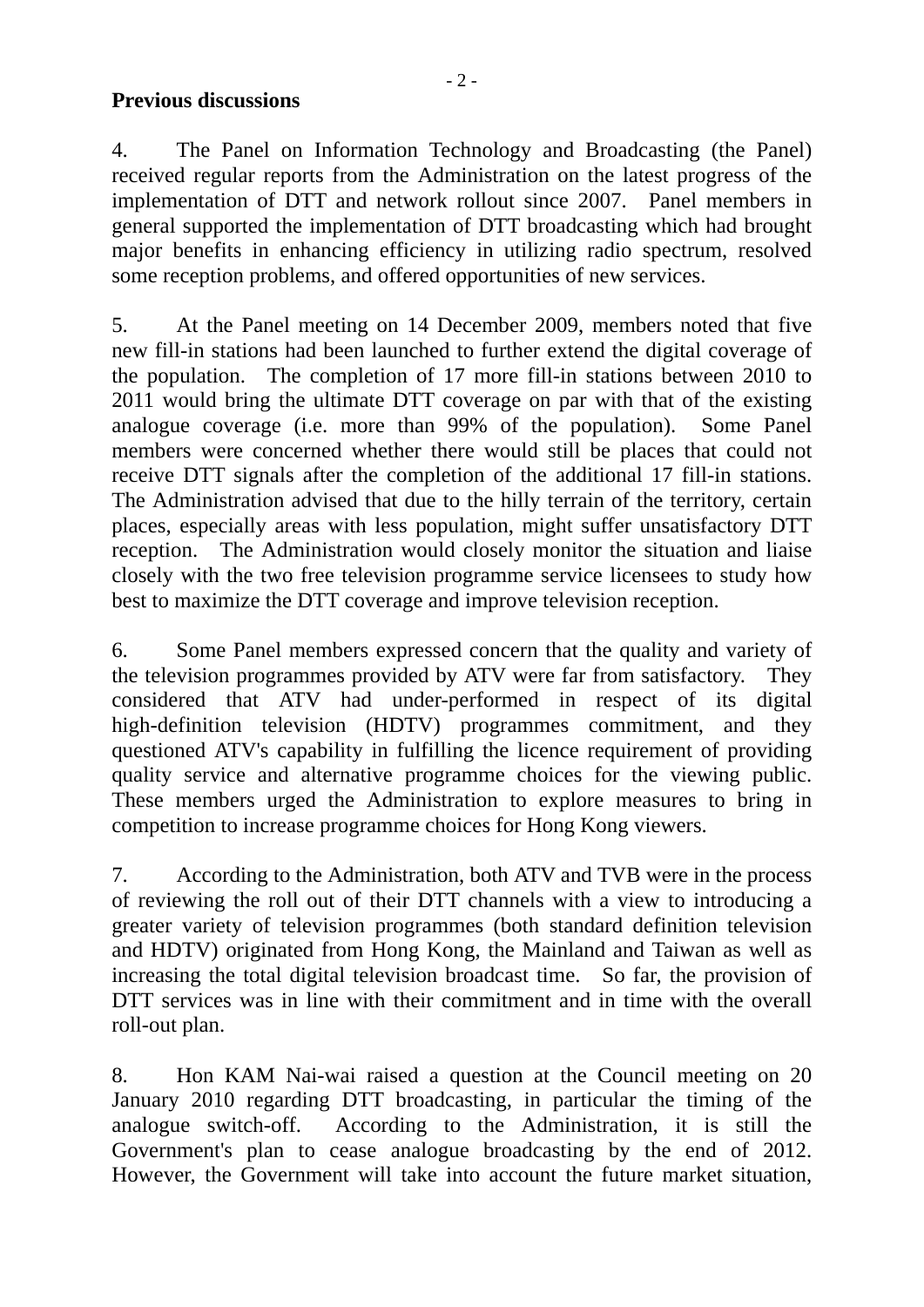including the DTT take-up rate, before taking a final decision on the switch-off. Sufficient preparation will be made in all aspects to ensure public awareness before the analogue switch-off is to be implemented.

## **Recent developments**

9. At its meeting on 29 June 2010, the Chief Executive in Council approved the Broadcasting Authority's recommendations in respect of the mid-term review of the domestic free TV programme service licences of ATV and TVB. Among other requirements, ATV and TVB will have to increase the amount of HDTV programming, namely, from 14 to 60 hours per week starting from 2010 for ATV and from 20 hours per week to 120 hours per week by 2015 for TVB. These new commitments will be included in the licences of ATV and TVB for the period from 2010 to 2015.

10. According to the letter to the Panel issued by the Secretary for Commerce and Economic Development on 3 December 2010, the Government had briefed the staff of Radio Television Hong Kong (RTHK) on the various new developments, including the launch of DTT services, to fulfil its role and mission as the public service broadcaster of Hong Kong. In the next few years, RTHK will be committed to establishing the DTT transmission network, including discussing with the two free-to-air TV broadcasters on the rental of suitable hilltop sites, purchasing transmitters and equipment, and conducting technical trials. The Government has allocated the required resources to RTHK, and has agreed to provide additional resources to enable RTHK to increase its production of HDTV programmes from about 50 hours to not less than 200 hours per year as from 2011-2012.

## **Latest position**

11. The Administration will brief the Panel on 10 January 2011 on the latest progress of implementation of the DTT services, including network rollout, supply of receiver products in the consumer electronics market, public response and the latest publicity.

## **Relevant papers**

Information paper provided by the Administration for the Information Technology and Broadcasting Panel meeting on 14 December 2009 http://www.legco.gov.hk/yr09-10/english/panels/itb/papers/itb1214cb1-602-6-e. pdf